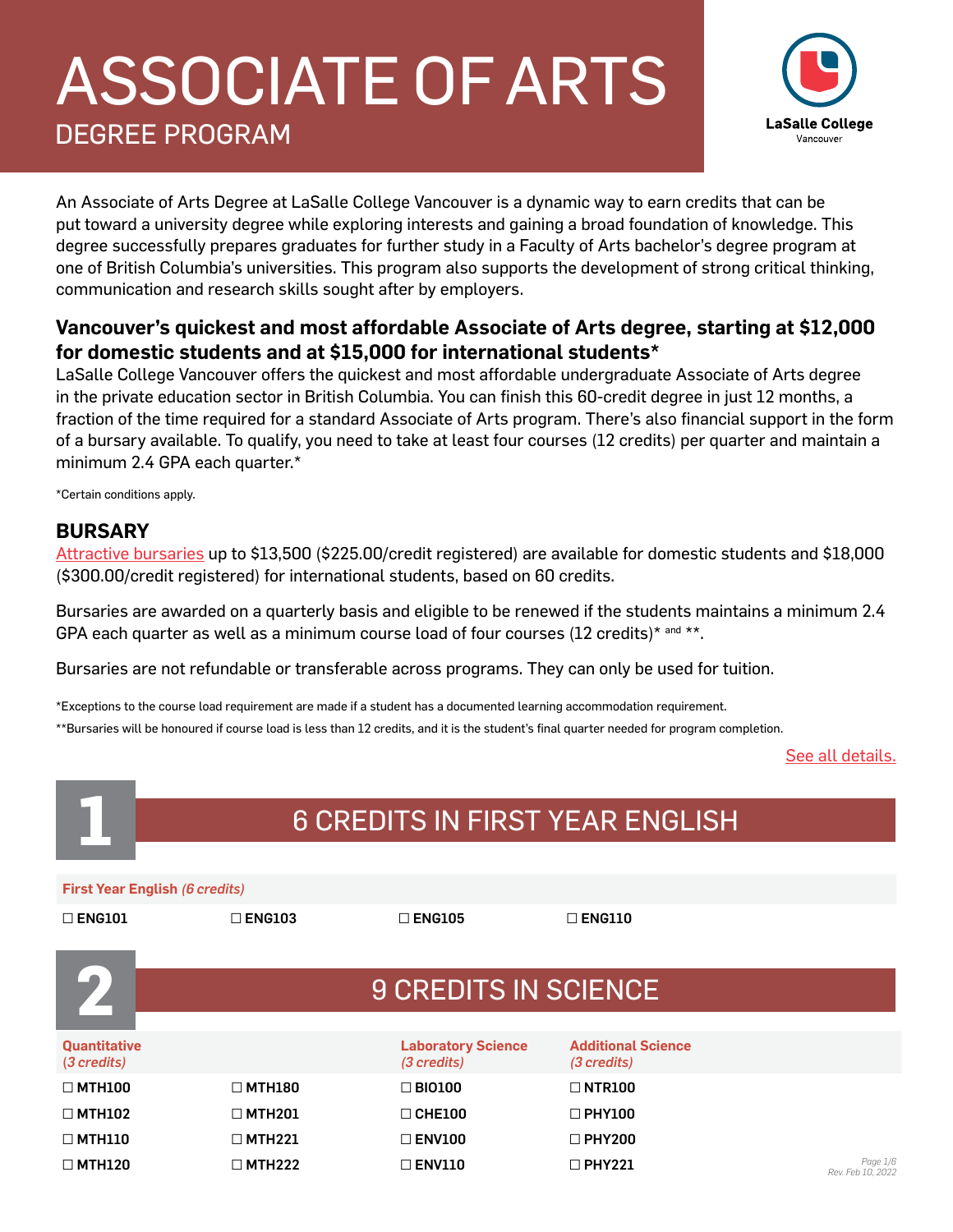

## **3** 36 CREDITS IN ARTS

| Humanities (6 credits)<br>(other than English) |               | <b>Social Sciences</b><br>(6 credits) | <b>Any Arts</b><br>(6 credits) |               | <b>Second Year Arts (18 credits)</b><br>(2 or more subject areas) |                  |
|------------------------------------------------|---------------|---------------------------------------|--------------------------------|---------------|-------------------------------------------------------------------|------------------|
| $\Box$ ARC145                                  | $\Box$ HST101 | $\Box$ ECN101                         | $\Box$ ARC145                  | $\Box$ ENG110 | $\Box$ ART220                                                     | $\Box$ FST214    |
| $\Box$ ART100                                  | $\Box$ HST102 | $\Box$ POL100                         | $\Box$ ART100                  | $\Box$ FST100 | $\Box$ BUS299                                                     | $\Box$ FST215    |
| $\Box$ ART102                                  | $\Box$ PHL101 | $\Box$ PSY100                         | $\Box$ ART102                  | $\Box$ HST101 | $\Box$ COM201                                                     | $\Box$ PSY201    |
| $\Box$ ART103                                  | $\Box$ PHL102 | $\Box$ SOC100                         | $\Box$ ART103                  | $\Box$ HST102 | $\Box$ CST200                                                     | $\square$ PSY202 |
| $\Box$ ART110                                  | $\Box$ PHL103 | $\Box$ SUS100                         | $\Box$ ART110                  | $\Box$ PHL101 | $\Box$ ENG201                                                     | $\square$ PSY203 |
| $\Box$ CST100                                  | $\Box$ PHO115 |                                       | $\Box$ BUS134                  | $\Box$ PHL102 | $\Box$ ENG211                                                     | $\square$ PSY204 |
|                                                |               |                                       | $\Box$ COM100                  | $\Box$ PHL103 | $\Box$ ENG212                                                     | $\square$ SUS200 |
|                                                |               |                                       | $\Box$ CST100                  | $\Box$ POL100 | $\Box$ ENG213                                                     | $\square$ SUS201 |
|                                                |               |                                       | $\Box$ ECN101                  | $\Box$ PSY100 | $\Box$ ENG214                                                     | $\square$ SUS301 |
|                                                |               |                                       | $\Box$ ENG101                  | $\Box$ SOC100 | $\Box$ FST200                                                     |                  |
|                                                |               |                                       | $\Box$ ENG103                  | $\Box$ PHO115 |                                                                   |                  |
|                                                |               |                                       | $\Box$ ENG105                  | $\Box$ SUS100 |                                                                   |                  |

# **4** 9 ELECTIVE CREDITS IN ARTS, SCIENCES, OR OTHER AREAS

#### **Electives (***9 credits)*

| $\Box$ ARC145 | $\Box$ CST100 | $\Box$ ENV100    | $\Box$ MTH180 | $\Box$ POL100    |
|---------------|---------------|------------------|---------------|------------------|
| $\Box$ ART100 | $\Box$ CST200 | $\Box$ ENV110    | $\Box$ MTH201 | $\Box$ PSY100    |
| $\Box$ ART102 | $\Box$ ECN101 | $\square$ FST100 | $\Box$ MTH221 | $\Box$ PSY201    |
| $\Box$ ART103 | $\Box$ ENG101 | $\square$ FST200 | $\Box$ MTH222 | $\Box$ PSY202    |
| $\Box$ ART110 | $\Box$ ENG103 | $\Box$ FST214    | $\Box$ NTR100 | $\Box$ PSY203    |
| $\Box$ ART220 | $\Box$ ENG105 | $\Box$ FST215    | $\Box$ PHL101 | $\Box$ PSY204    |
| $\Box$ BIO100 | $\Box$ ENG110 | $\Box$ HST101    | $\Box$ PHL102 | $\Box$ SOC100    |
| $\Box$ BUS134 | $\Box$ ENG201 | $\Box$ HST102    | $\Box$ PHL103 | $\Box$ SUS100    |
| $\Box$ BUS299 | $\Box$ ENG211 | $\Box$ MTH100    | $\Box$ PHO115 | $\square$ SUS200 |
| $\Box$ CHE100 | $\Box$ ENG212 | $\Box$ MTH102    | $\Box$ PHY100 | $\square$ SUS201 |
| $\Box$ COM100 | $\Box$ ENG213 | $\Box$ MTH110    | $\Box$ PHY200 | $\square$ SUS301 |
| $\Box$ COM201 | $\Box$ ENG214 | $\Box$ MTH120    | $\Box$ PHY221 |                  |

NOTE: A single course cannot be used to meet more than one of the requirements listed.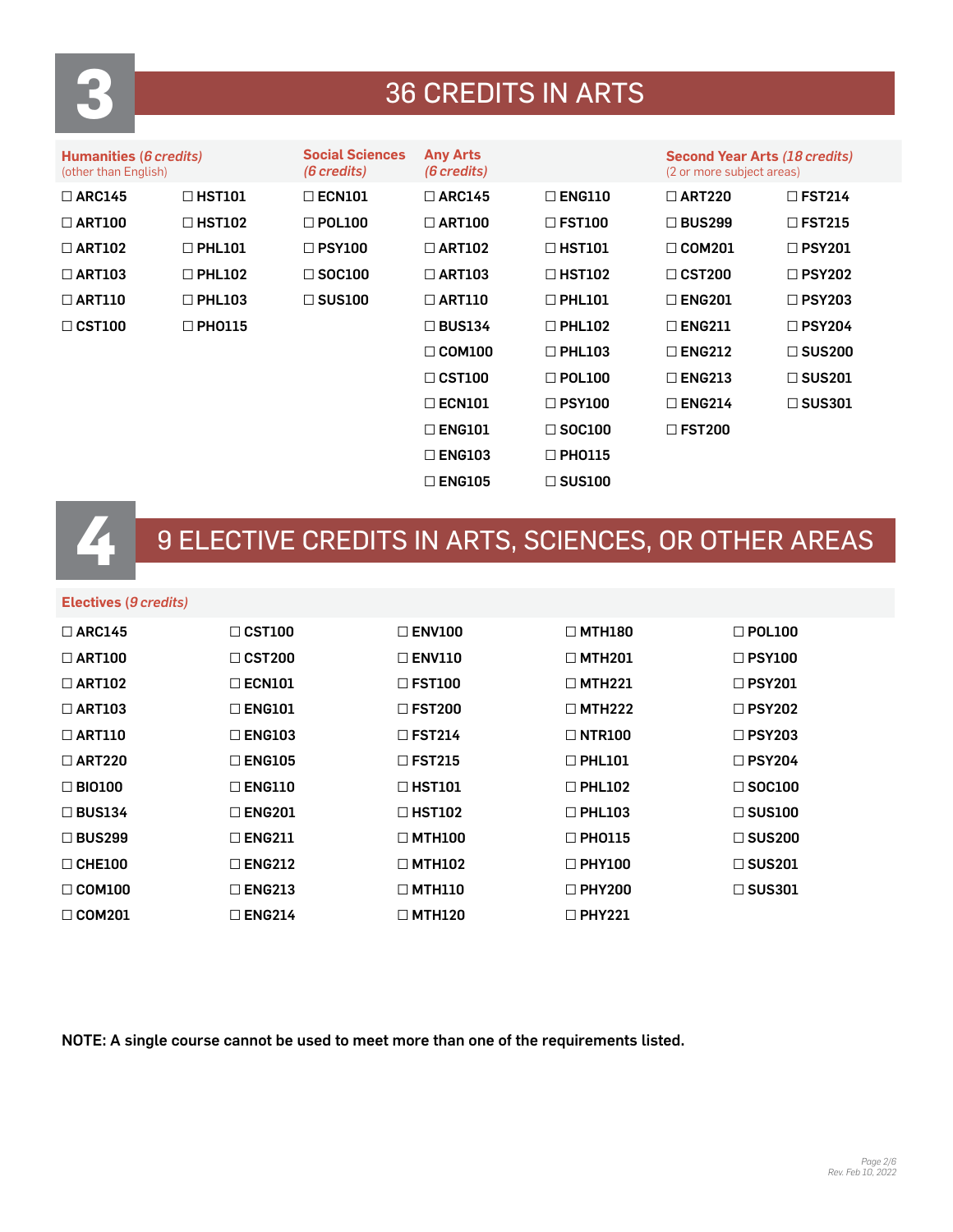### COURSE DESCRIPTIONS

#### **ARC145 AMERICAN ARCHITECTURE (3 CREDITS)**

Students will focus on American architecture and its influences from the 16th century to the present. Topics covered in this course include, Colonial, Civil War, Victorian, Modern, International Style, Bauhaus, and the green movement architectural styles as well as Western and Non-Western influences on American design. Select individuals, structures, and cities will be used throughout the class to emphasize architectural concepts and urban design principles. The course will also explore political, economic, religious, ethnic, and genderrelated issues as they are part of the dynamics contributing to the creation of many structures. *Prerequisite: ENG101* 

#### **ART100 SURVEY OF ART AND CIVILIZATION (3 CREDITS)**

Students will explore visual, cultural and artistic expressions from a global perspective on the origin and purpose of art as a shared visual medium used to express ideas about human experience and the world around them. They will identify leading artistic styles and important art and design movements of different historical periods. Art works will be studied in the context of the pertinent religious, socio-economic, political and cultural developments (including theatre) of each period. *Prerequisite: None* 

#### **ART102 HISTORY OF ART IN EARLY CIVILIZATIONS (3 CREDITS)**

Students will explore the history of art from the Prehistoric and Tribal periods through to the Baroque Age. They will focus on select concepts, artists, works, and styles of these periods using a variety of resources including images, videos, and reference material.

*Prerequisite: None* 

#### **ART103 ART HISTORY II: FROM THE EARLY MODERN TO THE CONTEMPORARY (3 CREDITS)**

Students will be introduced to Western art before the Neoclassical age from ca. 1700 CE to the present day. They will examine concepts such as artists' influence, artistic motifs, stylistic evolution, cultural context, patronage, function, reception, and censorship. Both non-European art forms and Western Traditions will be introduced to assist students in discussing an art object's medium, composition, style, and iconography.

*Prerequisite: None* 

#### **ART110 HISTORY AND ANALYSIS OF DESIGN (3 CREDITS)**

Students will be introduced to a study of the art movements that have structured the field of graphic design. They will analyze political, social, and economic influences that underpin contemporary design and design trends. *Prerequisite: None* 

#### **ART220 THEORIES OF MODERNISM AND POSTMODERNISM (3 CREDITS)**

Students will examine essential concepts in critically analyzing distinguishing characteristics of Modernism and Postmodernism. Artworks, manifestos, art movements, and biographies of key figures in art will be explored. Students will distinguish visual arts (painting, sculpture, timebased media and architecture) as well as textual material philosophy, literature, and drama) for each period.

*Prerequisites: ART100, ART102 or ART103 and ENG101*

#### **BIO100 INTRODUCTION TO BIOLOGY (3 CREDITS)**

Students will learn the principles and foundations that comprise biology as a discipline. Topics include the history of biology as a science, the meaning and use of the scientific method, the organization of life, cell structure and function, genetics, evolution, plant and animal biology, communities, ecosystems, and conservation and environmental topics. Special emphasis will be placed on examining and understanding contemporary environmental issues through discussion, written, and laboratory-based assignments. *Prerequisite: None*

#### **BUS134 BUSINESS COMMUNICATIONS (3 CREDITS)**

Students will explore communication theories and traditional and new communications channels that facilitate successful marketing, promotional and business activities. They will analyze and practice applying a range of communication techniques and employ a variety of technologies in how to best deliver information in the workplace and to consumers and the media.

*Prerequisite: ENG101* 

#### **BUS299 MEDIA BUSINESS LAW AND COMMUNICATIONS (3 CREDITS)**

Students will be introduced to the multiple facets of media business law. They will examine topics including an overview of the legal system, contracts, personal property, intellectual property, copyright and additional legal and ethical business issues as it affects media and design professionals. *Prerequisite: None* 

#### **CHE100 INTRODUCTION TO CHEMISTRY (3 CREDITS)**

Students will be introduced to the study of matter and the changes it undergoes including chemical bonds forming between elements: They will explore how atoms interact to form compounds and distinguish between ionic and covalent bonds. Using this foundational knowledge students will also explore how compounds interact to form mixtures, and how bulk physical properties arise as a result of intermolecular forces. With the introduction of chemical and physical processes, students further their understanding of chemistry by studying the changes that matter can undergo including chemical and physical changes. Fundamental concepts of gas laws are explored, and students cultivate an understanding of Charles' Law, Boyles's Law, and Avogadro's Law through a series of discussion-based exercises. *Prerequisite: MTH100*

#### **COM100 SPEECH COMMUNICATIONS (3 CREDITS)**

Students develop basic oral communication and presentation skills with an emphasis on conducting responsible research and composing coherent messages adapted to a specific audience and situation. Students also develop critical thinking and listening skills, as well as ethical communication behaviours. *Prerequisite: None* 

#### **COM201 ADVANCED COMMUNICATIONS (3 CREDITS)**

Students examine the theoretical and practical aspects involved in effective communication. They will focus on the essential elements of communication in both personal and professional environments as well as identify and analyze efficient oral and written delivery techniques.

*Prerequisite: COM100 and ENG101* 

#### **CST100 CULTURAL THEORY (3 CREDITS)**

Students will examine how cultural phenomena shape our world and how, in turn, we shape it. They will compare the differences between the relationship between high and pop culture; how culture embodies power, gender, race and class; and how material culture makes us who we are. Students will refer to social and cultural criticism, literature, urban planning, architecture, advertising, popular culture and personal experience in examining these phenomena. *Prerequisite: ENG101* 

#### **CST200 AESTHETICS (3 CREDITS)**

Students will investigate various aesthetic frameworks emphasizing the role of critical analysis, emotions, and the social in our understanding of art, beauty and taste within a cultural context which it was produced and received. They will also analyze important figures and debates in the history of aesthetics. *Prerequisite: ENG101*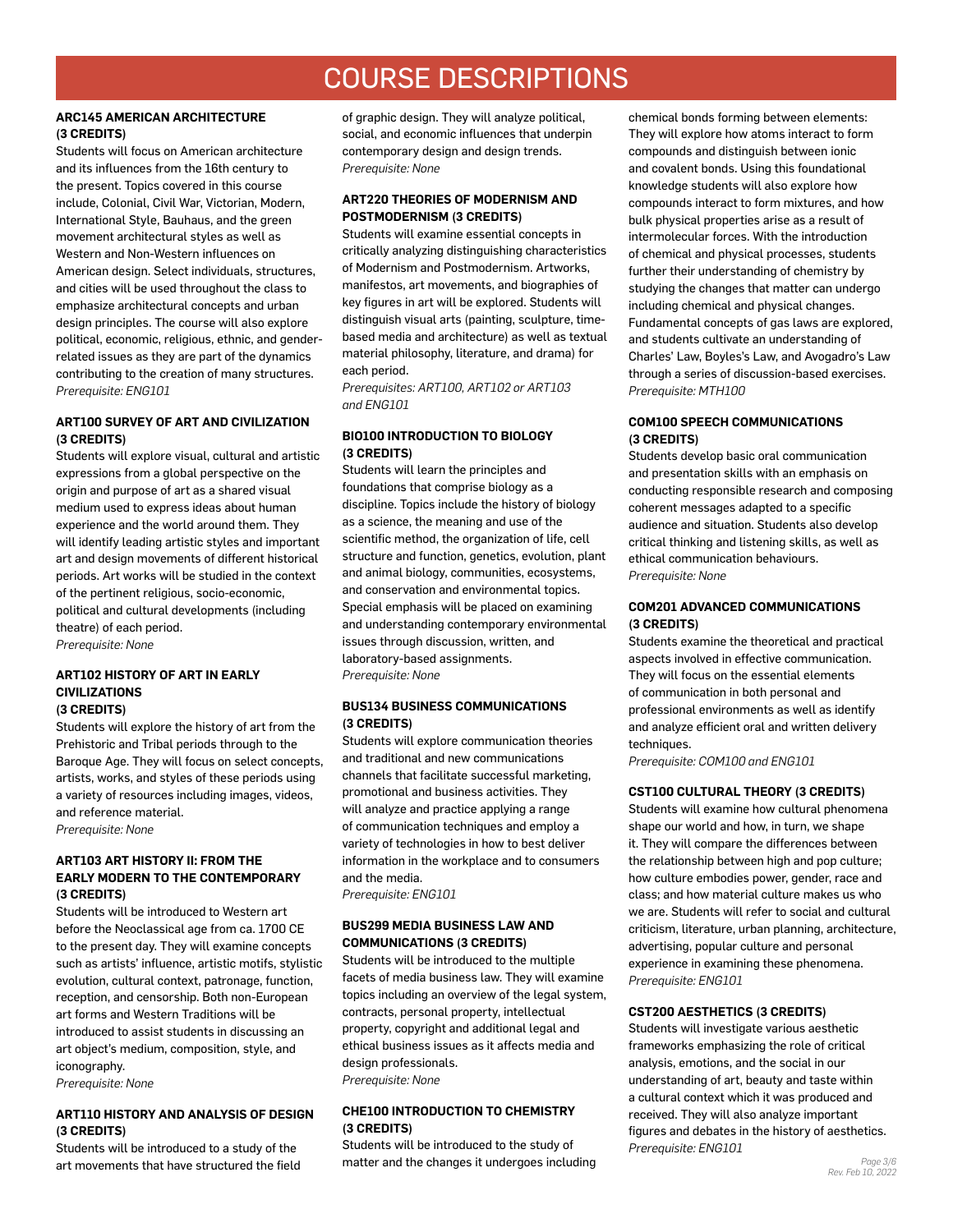#### **ECN101 MICROECONOMICS (3 CREDITS)**

Students will learn about standard microeconomic topics including why firms maximize profits and consumers maximize satisfaction. They will examine topics such as competition, efficiency, and market structure. *Prerequisite: ENG101* 

#### **ENG101 RHETORIC AND COMPOSITION (3 CREDITS)**

Students will enhance their oral and written communication practices through focusing on the critical art of reading, writing, reflection, and discussion. They will develop the knowledge and skills to state, develop, organize, and support an argument or position. They will also utilize rhetoric, composition and informal logic of the English Language in assignments. *Prerequisite: None*

#### **ENG103 ACADEMIC WRITING (3 CREDITS)**

Students will develop academic writing capabilities necessary for success in postsecondary education and professional settings. They will focus on how to craft the best form of expression for specific audiences and purposes. *Prerequisite: ENG101* 

#### **ENG105 INTRODUCTION TO LITERATURE (3 CREDITS)**

Students are introduced to the three major categories of literature: drama, fiction, and poetry. They will apply basic structural principles and rhetorical strategies of literary texts by observing structural and rhetorical theory to specific poems, fictions, and plays. *Prerequisite: ENG101*

#### **ENG110 WORLD LITERATURE (3 CREDITS)**

Students will focus on reading, analyzing, discussing and responding to literature from various geographic areas and historical time frames. Using select literary works from around the world, they will discuss topics related to literary development, the cultural and historical importance of the works and relevance to different cultural worldviews, attitudes, and ethical standards.

*Prerequisite: ENG101* 

#### **ENG201 CREATIVE WRITING (3 CREDITS)**

Students will critically address a piece of writing and poetry both formally and aesthetically as well as create original work using a wide variety of formats. There will be an emphasis on developing an understanding of narrative components, structure and complexity. Students will synthesize the critical thinking skills and writing response skills developed in earlier courses. Discussion, interpretation, and written responses, both creative and critical, are emphasized.

*Prerequisite: ENG101* 

#### **ENG211 INTRODUCTION TO THE NOVEL (3 CREDITS)**

Students are introduced to the genre of the novel as they survey select novels from different cultural traditions and eras. Using tools for literary analysis and critical thinking they will also trace these works and their social, political, and historical contexts and their adaptation to other media.

*Prerequisite: ENG101* 

#### **ENG212 INTRODUCTION TO POETRY (3 CREDITS)**

Students will analyze a range of different kinds of poetry—narrative, lyric, dramatic, conceptual their techniques, formal vocabularies and rich and varied traditions. They will listen to spoken and performed poems and participate in discussion of the texts and performances in examining how pleasure (or displeasure) is produced.

*Prerequisite: ENG101* 

#### **ENG213 INTRODUCTION TO SHORT FICTION (3 CREDITS)**

Students are introduced to the genre of Short Fiction as they survey different styles and cultural traditions. They will trace the works studied within their social, political, and historical contexts. Students will also analyze the effectiveness of adapting Short Fiction to other media.

*Prerequisite: ENG101* 

#### **ENG214 INTRODUCTION TO THEATRE (3 CREDITS)**

Students are introduced to the theory, practice, and history of the theatrical arts. They will survey significant movements in theatrical evolution, touching on representative plays to illustrate these movements. In addition, they will examine the major elements in theatrical practice – who works in the theatre and what do they do. At least one play will be attended and used to illustrate major concepts. *Prerequisite: ENG101* 

#### **ENV100 ENVIRONMENTAL SCIENCE (3 CREDITS)**

Students will use political, economic, and scientific models to analyze current and future issues in the environment and the effect they can have on it. Science, ethics, and behavior will be avenues of exploration in examining humanity's interaction with the natural environment. *Prerequisite: None* 

#### **ENV110 INTRODUCTION TO PHYSICAL GEOLOGY (3 CREDITS)**

Students will gain an understanding of, and an appreciation for, the natural world around them. They will study the rocks and minerals composing the earth, its surface features and the agents that form them, and the dynamic forces of plate tectonics. *Prerequisite: None* 

#### **FST100 INTRODUCTION TO FILM STUDIES (3 CREDITS)**

Students examine classic films that have shaped the way motion pictures are created and viewed today. They will explore film genres and history, with particular reference to social, artistic and political influences that have shaped and affected the development of cinema. They will focus on cinematic style and substance as it relates to: contemporary filmmaking, the important elements of a film (such as visual aesthetics, storytelling technique, character development), and the impact a film can have on the viewer.

*Prerequisite: None*

#### **FST200 CLASSICAL STORY STRUCTURE IN MEDIA (3 CREDITS)**

Students are introduced to storytelling and the components of story. They will develop storytelling skills, and an understanding of story form. Students will also examine various contemporary and classical animated features and develop an analytical framework that allows them to understand the components of narrative. They will use these skills to help craft a narrative of their own.

*Prerequisite: ENG101* 

#### **FST214 DRAMA IN MEDIA (3 CREDITS)**

Students will explore specific Shakespearean plays and their contemporary versions and adaptations. They will hone skills as an audience through selected recent film versions and adaptations. They will also explore how these interpretations reflect the original text and the modern reality in which they are presented through an analysis of social and political context.

*Prerequisite: ENG101* 

#### **FST215 CRIME FICTION IN MEDIA (3 CREDITS)**

Students will examine major writers, techniques, and traditions in Crime (or Detective) Fiction and the migration of these texts to film and television adaptations. They will survey a number of different adaptations and focus on the elements that make a successful adaptation. Using the lens of Crime Fiction, they will complete assignments related to their major area of study. *Prerequisite: ENG101* 

#### **HST101 WORLD CIVILIZATION (3 CREDITS)**

Students will identify some of the ancient civilizations that have shaped world history and examine how these civilizations evolved to the fifteenth century. They will focus on the evolution and change and the diversity of the human experience.

 $Prerequires: ENG101$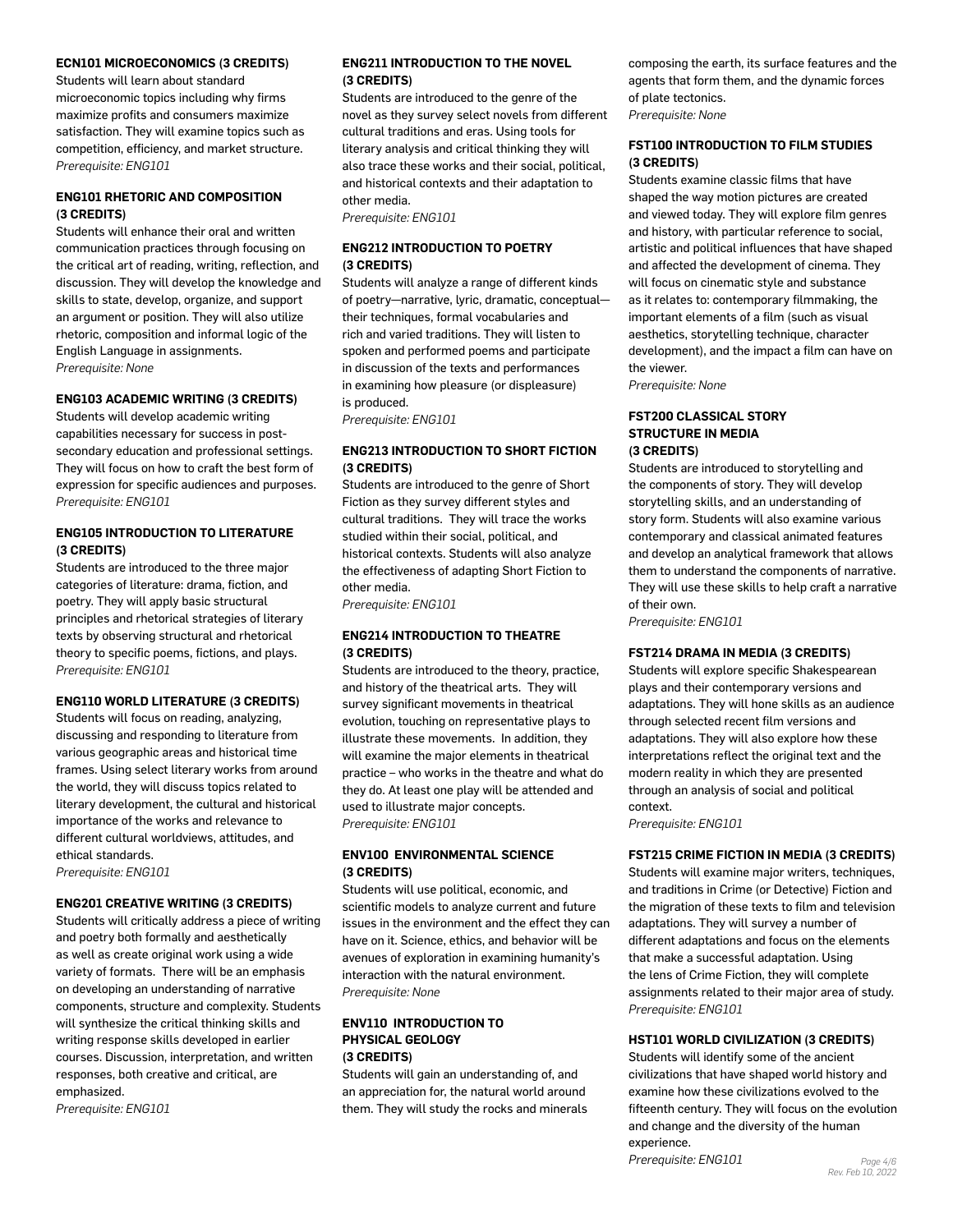#### **HST102 WORLD CIVILIZATION II: EARLY MODERN EUROPE TO THE PRESENT (3 CREDITS)**

Students will focus on the history of western civilization from the period of early modern Europe to the present with a limited overview of North America. They will explore various social, economic, and political developments during the Age of religious wars in Europe, the rise of modernism and the development of rationalism and scientific thought, as well as the upheaval of the French and American revolutions. Students will also examine the growing inter-relatedness of Europe with the rest of the world as a result of industrialization, the nation-state, and imperialism, culminating in the 20th century with world wars, the search for an international order, and the creation of the European Union. *Prerequisite: ENG101* 

#### **MTH100 MATHEMATICS (3 CREDITS)**

Students will develop a basic understanding of the use of mathematics in the real-world, with specific emphasis on solving problems encountered in digital media applications. They will use set theory, logic, number systems, algebra, geometry, trigonometry, measurement, functions, the mathematical language of digital computing, and problem solving techniques in their assignments.

*Prerequisite: None* 

#### **MTH102 RESEARCH METHODOLOGIES (3 CREDITS)**

Students will explore user-centered and participatory research techniques for humancentered design in developing an ability to conduct insightful qualitative and quantitative research based on scientific and responsible design principles. They will examine how to use data collection resources including library, Internet, journals, government sources and trend reports. Students will formulate questions and execute a range of primary and secondary research processes aimed at achieving strategic objectives.

*Prerequisite: None* 

#### **MTH110 STATISTICS (3 CREDITS)**

Students will develop skills needed to represent and analyze data through such measures as central tendency, dispersion, probability theory, the binomial distributions, the normal curve and normal distributions, central limit theory, and sampling distributions. Using graphing and polynomial functions and systems of equations and inequalities they will examine how better to interpret and solve select problems. *Prerequisite: None* 

#### **MTH120 CALCULUS I (3 CREDITS)**

Students will learn and apply introductory concepts in calculus. Topics will include polynomials, trigonometric, exponential, and logarithmic functions. The course will also cover limits, derivations, integration and applications of calculus.

*Prerequisite: MTH100 or placement in MTH120*

#### **MTH180 GEOMETRY (3 CREDITS)**

Students will be introduced to the fundamental concepts of Euclidian geometry. Topics include: theorems and proofs, sets, congruent and similar polygons, circles, geometric constructions, areas, volumes, geometric loci, elementary logic, and deductive reasoning. *Prerequisite: MTH100*

#### **MTH201 GEOMETRY AND LINEAR ALGEBRA (3 CREDITS)**

Students will be introduced to the essential analytic geometry and linear algebra tools and techniques. They will demonstrate how to apply coordinate systems, vectors, dot and cross product, projection, lines, planes, matrices, determinants, and transformations to real-world problems.

*Prerequisite: MTH100 or MTH101*

#### **MTH221 CALCULUS FOR PHYSICS (3 CREDITS)**

This course will explore Single Variable Differential, Integral Calculus and Vector Calculus, with application to physics and animation. *Prerequisite: MTH201*

#### **MTH222 ETHNOMATHEMATICS (3 CREDITS)**

Students will be introduced to mathematical activities of a number of present-day and historical cultures. They will examine the development of mathematics as part of a wider culture. In particular, they will concentrate on the general philosophy of measuring and counting; number words and number bases; strategy and chance in games and puzzles; symmetry in patterns; geometry; data structures; and elementary number theory. They will also gain an understanding of how culture and mathematics interact. *Prerequisite: MTH100* 

#### **NTR100 NUTRITION (3 CREDITS)**

Students will examine the basic principles of nutrition and their relationship to health. They will be able to identify the structure, functions, and sources of nutrients - including proteins, carbohydrates, fats, vitamins, minerals, and water. They will also review current issues in nutrition including dietary guidelines, energy balance, vitamin supplements, and food fads. *Prerequisite: None* 

#### **PHL101 CRITICAL THINKING (3 CREDITS)**

Students learn to identify and develop skills, processes, and techniques to become effective learners. They will analyze and evaluate ideas

and theories, as well as learn to apply creative and critical techniques to problem solve, make decisions and evaluate the media. *Prerequisite: None* 

#### **PHL102 ETHICS (3 CREDITS)**

Students will examine human life, experience, and thought in order to discover and develop the principles and values for pursuing a more fulfilled existence. They will apply a number of ethics paradigms to a variety of contemporary personal and social issues. *Prerequisite: ENG101* 

#### **PHL103 LOGIC (3 CREDITS)**

Students will use categorical logic, non-formal fallacies, definition, modern symbolic logic and the scientific method in developing their ability to think clearly and critically, and to present, defend, and evaluate arguments. They will encounter and utilize formal first-order methods for representing and evaluating arguments and reasoning. They will also examine and use three inter-related areas in their discussions and assignments: argumentation in ordinary language (also referred to as informal logic, inductive logic, and formal deductive logic). *Prerequisite: ENG101* 

#### **PHO115 HISTORY OF PHOTOGRAPHY (3 CREDITS)**

The history of photography through the discussion of recognized photographers and their influences on society and provides a framework for critically considering photographs through describing, interpreting, evaluating and theorizing. Students are expected to write papers and review exhibitions. *Prerequisite: None* 

#### **PHY100 INTRODUCTION TO PHYSICS (3 CREDITS)**

Students will learn basic motion and force laws; principles of Newton's laws of motion; motion along straight and curved paths; weight; work, energy, and power; impulse, momentum, and impact; squash and stretch; waves and sound, and light and image formation. *Prerequisite: MTH100 or MTH101*

#### **PHY200 PHYSICS OF MOTION, LIGHT AND SOUND (3 CREDITS)**

This course covers Newtonian mechanics, rigid body dynamics, simple harmonic motion, and the basic physics of light and sound propagation in media. Students learn how to apply these principles to problems encountered in physics based games. Emphasis is placed on formulating solutions in pseudocode. *Prerequisite: MTH201*